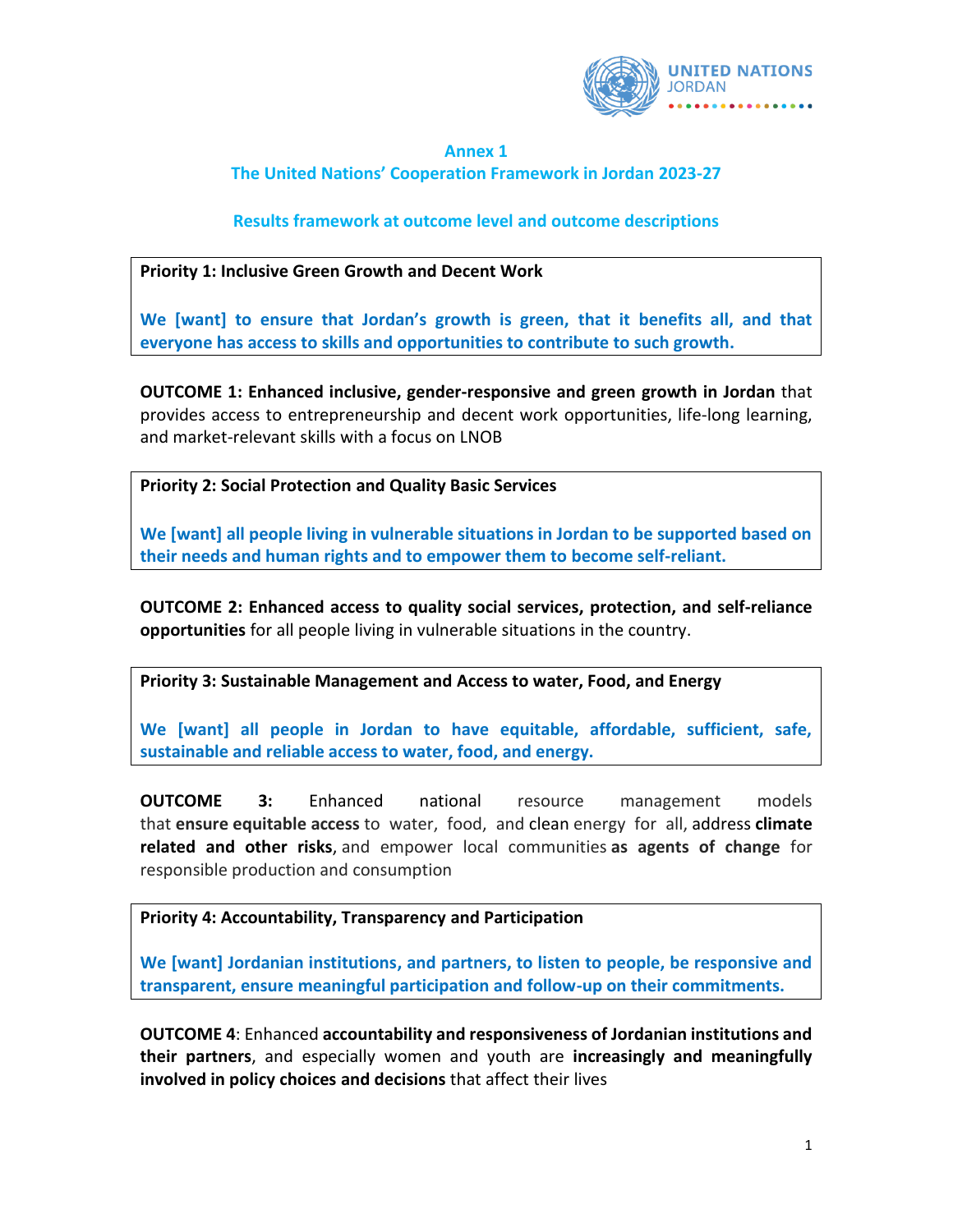

The United Nations' Cooperation Framework articulates the United Nations' contribution to Jordan's national development and its trajectory towards the 2030 Sustainable Development Goals.

It presents the priority areas where the United Nations will, collectively invest its technical and financial resources.

What are these areas? On the basis of a comprehensive assessment and analysis undertaken by the United Nations and extensive consultations with partners on where the United Nations should focus its efforts, the United Nations has identified four priority areas

1) **Enhanced opportunities for inclusive, green economic growth in Jordan**: restoring and economic growth is an essential condition for Jordan's sustained development. Other institutions play a leading role in assisting the Government in designing the most appropriate economic growth strategies. The United Nation's contribution in this area will be to advise, based on robust evidence, how national, local and/or sector level policies and strategies, and the funding that underpins them, can be designed and implemented in a manner that ensures decent work, reduces exclusion and promotes environmental sustainability. And the United Nations will continue its support to Jordan's population, and its youth in particular, to participate productively in the country's economic development and entrepreneurship; this means in particular ensuring education, life-long learning, and market-relevant skills that equip them with the means to be at the forefront of this inclusive, green growth effort and access decent work opportunities, with a focus on leaving no one behind.

2) **Enhanced access to quality social services protection, and self-reliance opportunities for all people living in vulnerable situations in the country**: the United Nations will continue to provide vital relief to those most in need, with partners and under the government's leadership. This work seeks to ensure access to basic services, progressively realizing the rights to health, education, food, waiter and sanitation for people living in vulnerable situations, irrespective of their status. The United Nations will also support more durable and/or sustainable solutions are needed, with a focus on increased empowerment, self-reliance and resilience. The presence of persistent multidimensional vulnerabilities hampers economic growth, as it undermines the ability of people living in vulnerable situations to contribute economically and invest in social services, thereby affecting the overall productive potential of the country. Therefore, the United Nations will intensify efforts to identify and provide opportunities for increased self-reliance. In other words, it will work with the Government to help people livening in vulnerable situations to transition to greater socio-economic autonomy, through training, professional development and livelihood tools (e.g. microfinance, business development).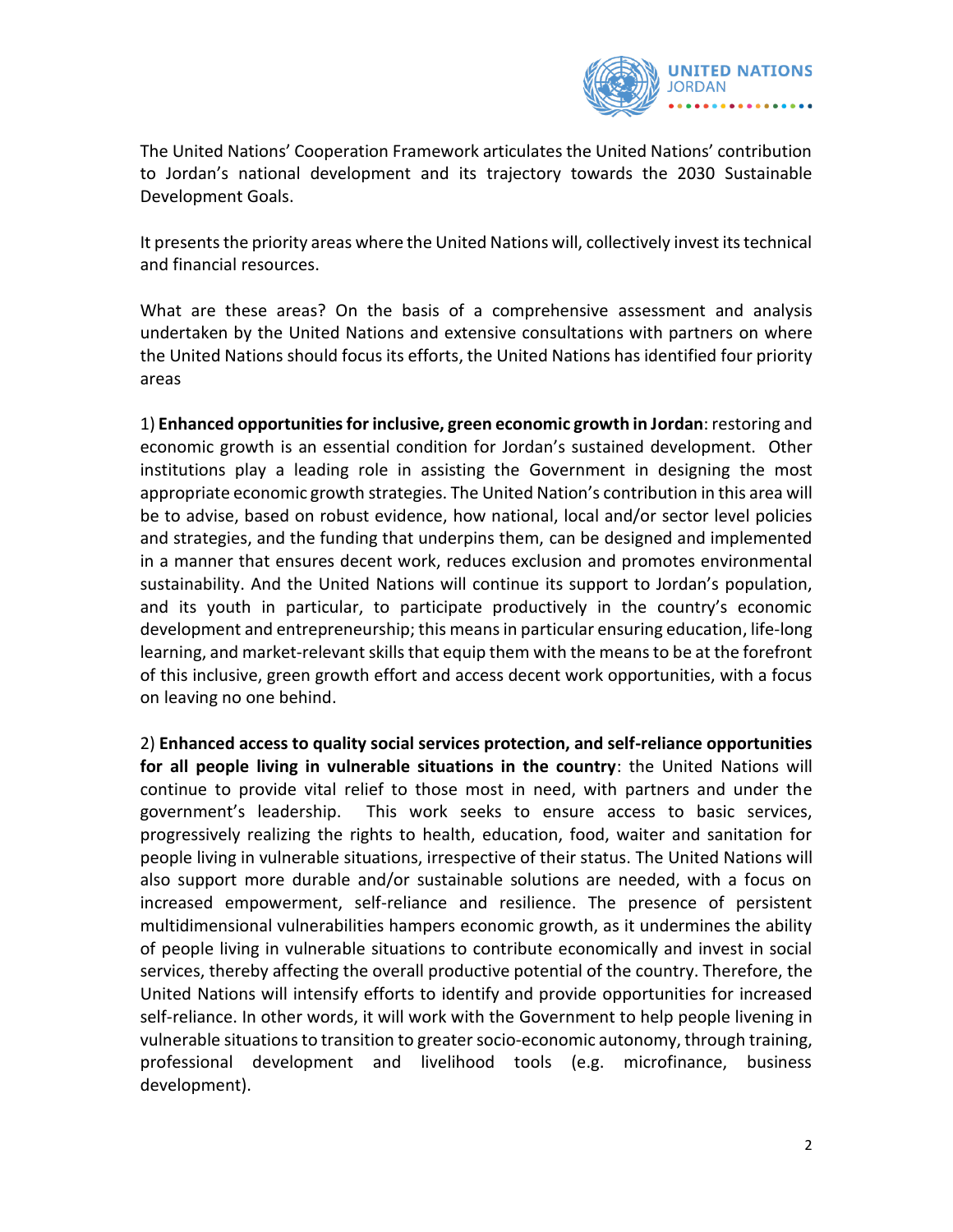

3) **Enhanced national capacity to address responsible, equitable access to and consumption of water, food, and energy**; the country's precarious water, food and energy situation is an existential threat to its development prospects. The United Nations will assist Government, municipalities and communities in designing and implementing new models to secure and use these resources in a sustainable, environmentally sound way. This will combine policy level work with community level programming based on a sound evidence-base and drawing on regional and global practices, and it will include a strong emphasis on communication to raise awareness and change habits towards more responsible production and consumption and to enhance climate change adaptation and disaster risk reduction.

4) Strengthened **accountability, transparency and participation**: in this area, which is essentially about restoring trust and strengthening Jordan's social contract, the United Nations will provide support to enhancing Jordan's global development indices, particularly those related to transparency and accountability between the population, the government and development partners. The United Nations will assist to make Jordan's political, economic and social institutions more open and accessible to the populations they are serving. This means greater inclusion of diverse (and younger) perspectives and greater accountability for work done and results achieved. In parallel, the United Nations will work with civil society and marginalized groups, to enable them to meaningfully engage with their institutions. The United Nations will also provide increased support to the Government in data collection and management.

The Cooperation Framework is not a comprehensive list of agency mandates. Rather, it presents how these mandates will come together and be implemented in support of Jordan's development, within these priority areas. Neither is it a list of activities. These will be articulated in annual work plans, and adjusted on an annual basis, to ensure that they remain relevant and appropriate for achieving the longer-term goals.

The Cooperation Framework is not just about what the United Nations will do. It also presents the common principles, lenses and approaches that will guide how the United Nations implements its support. This means that regardless of mandate, whether the United Nations intervention is from one entity or offered collectively, and across all sectors where the United Nations works, the following features will be recognizable:

- Leave No One Behind: the emphasis is on making sure that the intervention (e.g. the development of a new policy, a community project, a communication initiative) addresses the needs and aspirations of those who are or are at risk of being marginalized. In Jordan, this includes in particular many women, many youth, persons with disabilities, migrants and refugees. Their interests and their human rights will always be at the forefront of United Nations assistance and advice.